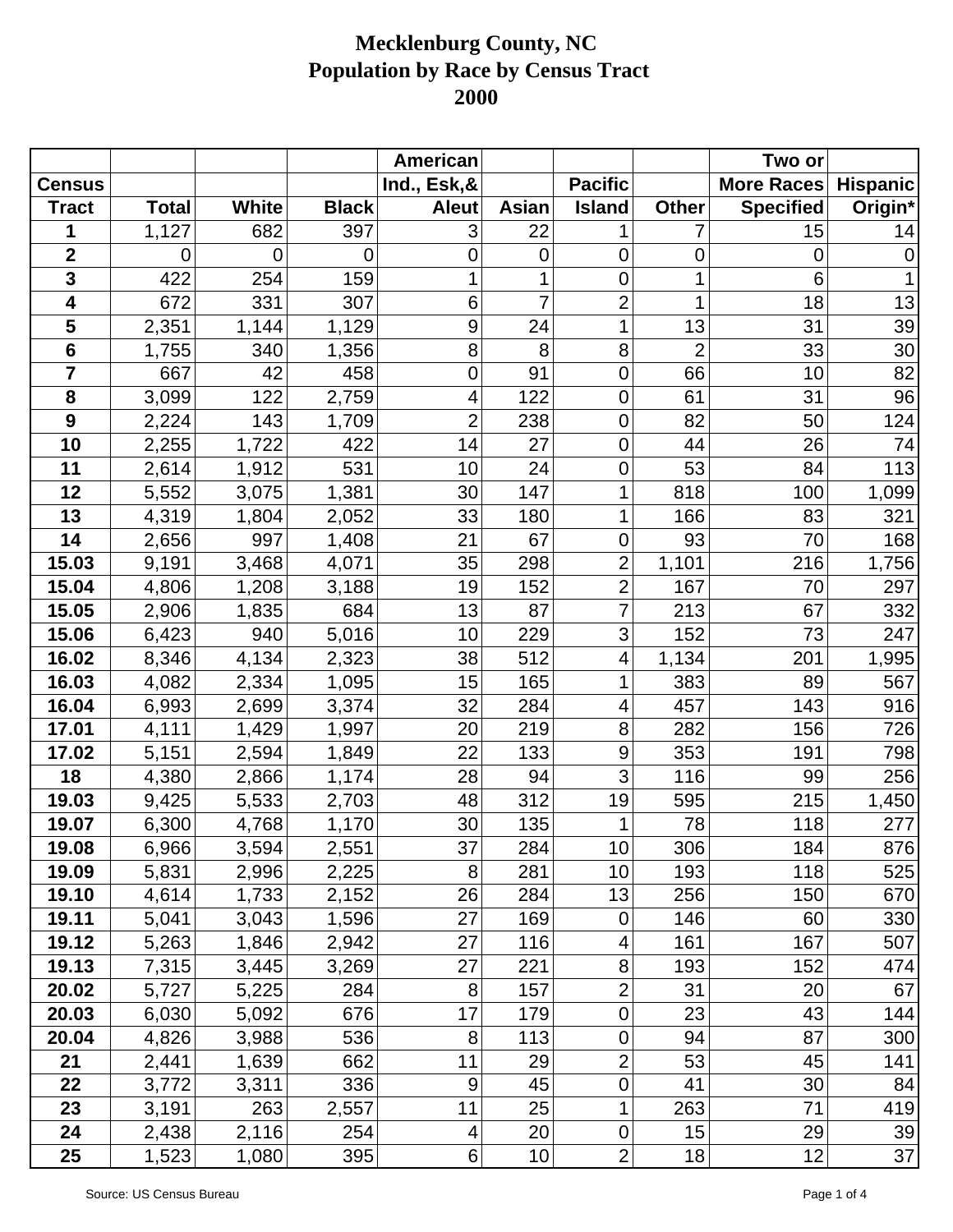|               |              |              |              | American                  |                           |                          |              | Two or            |                 |
|---------------|--------------|--------------|--------------|---------------------------|---------------------------|--------------------------|--------------|-------------------|-----------------|
| <b>Census</b> |              |              |              | Ind., Esk,&               |                           | <b>Pacific</b>           |              | <b>More Races</b> | <b>Hispanic</b> |
| <b>Tract</b>  | <b>Total</b> | <b>White</b> | <b>Black</b> | <b>Aleut</b>              | <b>Asian</b>              | <b>Island</b>            | <b>Other</b> | <b>Specified</b>  | Origin*         |
| 26            | 922          | 363          | 513          | 4                         | 21                        | $\mathbf 0$              | 4            | 17                |                 |
| 27            | 6,866        | 6,627        | 155          | 6                         | 35                        | 1                        | 22           | 20                | 83              |
| 28            | 3,403        | 3,358        | 22           | 3                         | 13                        | $\mathbf 0$              | 3            | 4                 | 11              |
| 29.01         | 6,251        | 5,901        | 113          | 5                         | 152                       | 1                        | 29           | 50                | 161             |
| 29.03         | 3,919        | 3,523        | 237          | 0                         | 113                       | $\overline{0}$           | 19           | 27                | 68              |
| 29.04         | 5,766        | 5,344        | 279          | $\overline{7}$            | 79                        | $\mathbf 0$              | 19           | 38                | 82              |
| 30.06         | 4,106        | 3,882        | 105          | 7                         | 60                        | 1                        | 34           | 17                | 100             |
| 30.07         | 6,776        | 6,434        | 130          | 5                         | 141                       | 3                        | 19           | 44                | 107             |
| 30.08         | 5,688        | 4,829        | 342          | 12                        | 368                       | $6\phantom{1}6$          | 56           | 75                | 135             |
| 30.11         | 5,422        | 5,188        | 98           | $\overline{2}$            | 84                        | $\overline{c}$           | 15           | 33                | 95              |
| 30.12         | 3,913        | 3,233        | 255          | $\overline{3}$            | 287                       | 1                        | 66           | 68                | 218             |
| 30.13         | 4,223        | 3,805        | 153          | 11                        | 175                       | $\mathbf 0$              | 27           | 52                | 91              |
| 30.14         | 4,973        | 4,480        | 255          | 6                         | 152                       | 1                        | 29           | 50                | 141             |
| 30.15         | 4,494        | 4,188        | 131          | 13                        | 113                       | $\mathbf 0$              | 8            | 41                | 85              |
| 30.16         | 3,859        | 3,434        | 165          | $\overline{2}$            | 163                       | $\overline{2}$           | 29           | 64                | 83              |
| 31.02         | 4,014        | 2,791        | 538          | 14                        | 204                       | 8                        | 352          | 107               | 665             |
| 31.03         | 4,564        | 3,716        | 403          | 20                        | 150                       | $\overline{4}$           | 175          | 96                | 422             |
| 31.05         | 3,805        | 3,587        | 73           | 6                         | 77                        | 3                        | 12           | 47                | 65              |
| 31.06         | 2,745        | 1,584        | 468          | 38                        | 151                       | $\mathbf 0$              | 352          | 152               | 715             |
| 31.07         | 6,662        | 3,875        | 1,602        | 35                        | 415                       | $\mathbf 0$              | 540          | 195               | 1,095           |
| 32.01         | 2,947        | 1,788        | 369          | 29                        | 173                       | $\overline{c}$           | 517          | 69                | 914             |
| 32.02         | 5,701        | 4,727        | 570          | 23                        | 137                       | $\overline{7}$           | 172          | 65                | 335             |
| 33            | 3,053        | 2,203        | 544          | 22                        | 60                        | $\mathbf 0$              | 152          | 72                | 256             |
| 34            | 3,754        | 3,562        | 110          | 12                        | 27                        | 7                        | 12           | 24                | 45              |
| 35            | 2,189        | 2,027        | 117          | 4                         | 20                        | $\mathbf 0$              | 12           | 9                 | 45              |
| 36            | 3,874        | 134          | 3,654        | 6                         | 14                        | $\overline{c}$           | 26           | 38                | 57              |
| 37            | 2,148        | 54           | 2,062        | $\ensuremath{\mathsf{3}}$ | 3                         | 1                        | $\mathbf 0$  | 25                | 16              |
| 38.02         | 3,456        | 148          | 3,267        | 9                         | $\overline{0}$            | $\mathbf 0$              | 4            | 28                | 37              |
| 38.03         | 7,121        | 2,691        | 3,652        | 74                        | 333                       | $\overline{2}$           | 219          | 150               | 533             |
| 38.04         | 8,122        | 2,550        | 3,809        | 34                        | 201                       | 5                        | 1,014        | 509               | 2,895           |
| 39.01         | 3,369        | 551          | 2,473        | 13                        | 87                        | $\mathbf 0$              | 137          | 108               | 444             |
| 39.02         | 3,667        | 66           | 3,543        | 11                        | 1                         | $\boldsymbol{0}$         | 6            | 40                | 42              |
| 40            | 4,574        | 1,557        | 2,463        | 35                        | 277                       | 1                        | 164          | 77                | 269             |
| 41            | 3,812        | 321          | 3,385        | 17                        | 20                        | 1                        | 47           | 21                | 98              |
| 42            | 3,625        | 733          | 2,766        | 11                        | 11                        | $\mathbf 0$              | 45           | 59                | 88              |
| 43.01         | 9,388        | 3,916        | 4,444        | 41                        | 356                       | 1                        | 456          | 174               | 864             |
| 43.02         | 4,893        | 1,241        | 3,273        | 40                        | 163                       | $\mathbf 0$              | 100          | 76                | 199             |
| 44            | 2,410        | 749          | 1,502        | 26                        | 81                        | 8                        | 30           | 14                | 92              |
| 45            | 3,639        | 171          | 3,214        | 11                        | 128                       | 1                        | 54           | 60                | 102             |
| 46            | 3,162        | 84           | 3,026        | 12                        | $\ensuremath{\mathsf{3}}$ | $\overline{\mathcal{A}}$ | 17           | 16                | 69              |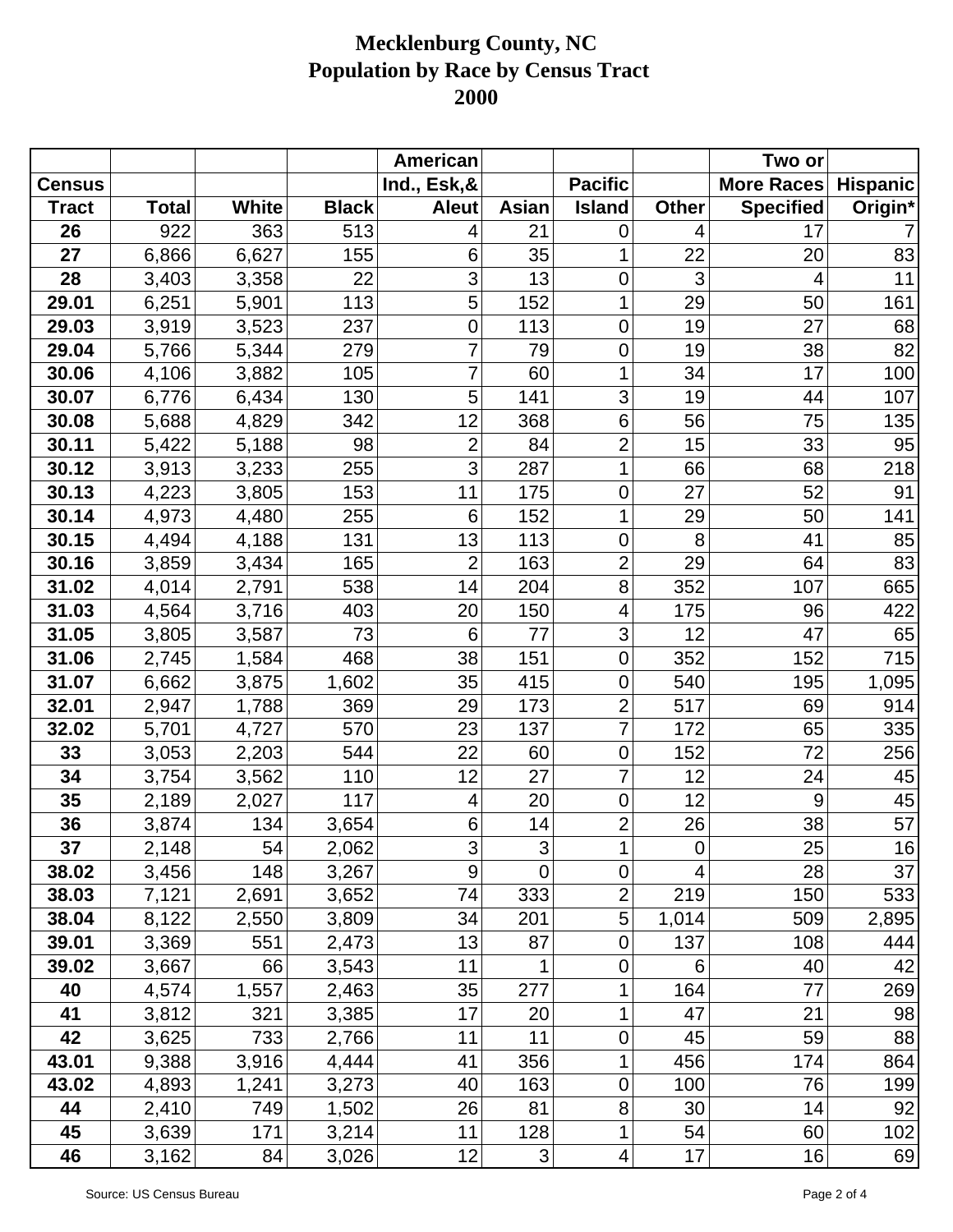|               |              |       |              | American       |       |                  |              | Two or            |                 |
|---------------|--------------|-------|--------------|----------------|-------|------------------|--------------|-------------------|-----------------|
| <b>Census</b> |              |       |              | Ind., Esk,&    |       | <b>Pacific</b>   |              | <b>More Races</b> | <b>Hispanic</b> |
| <b>Tract</b>  | <b>Total</b> | White | <b>Black</b> | <b>Aleut</b>   | Asian | <b>Island</b>    | <b>Other</b> | <b>Specified</b>  | Origin*         |
| 47            | 2,469        | 33    | 2,362        | 4              | 4     | 0                | 45           | 21                | 60              |
| 48            | 4,009        | 175   | 3,531        | 7              | 14    | $\overline{0}$   | 229          | 53                | 415             |
| 49            | 894          |       | 888          | 0              | 1     | $\mathbf 0$      |              | 3                 |                 |
| 50            | 2,424        | 103   | 2,186        | 8              | 3     | $\mathbf 0$      | 112          | 12                | 208             |
| 51            | 2,628        | 126   | 2,291        | 4              | 91    | $\mathbf 0$      | 77           | 39                | 192             |
| 52            | 3,056        | 325   | 2,501        | 10             | 16    | $\overline{2}$   | 161          | 41                | 439             |
| 53.01         | 2,773        | 816   | 1,525        | 14             | 19    | $\mathbf 0$      | 351          | 48                | 625             |
| 53.03         | 6,970        | 829   | 5,573        | 22             | 57    | 7                | 410          | 72                | 566             |
| 53.04         | 6,393        | 796   | 3,007        | 42             | 159   | $\overline{2}$   | 2,174        | 213               | 2,831           |
| 54.01         | 4,350        | 746   | 3,435        | $\overline{2}$ | 67    | 8                | 64           | 28                | 80              |
| 54.02         | 6,588        | 2,207 | 3,822        | 35             | 338   | $\overline{0}$   | 77           | 109               | 211             |
| 55.03         | 5,991        | 4,665 | 957          | 14             | 230   | 6                | 51           | 68                | 182             |
| 55.04         | 6,924        | 4,072 | 2,137        | 29             | 274   | $\overline{2}$   | 288          | 122               | 437             |
| 55.05         | 9,327        | 6,978 | 1,665        | 22             | 463   | $\overline{2}$   | 75           | 122               | 266             |
| 55.06         | 11,554       | 8,846 | 1,917        | 37             | 528   | 1                | 92           | 133               | 258             |
| 55.07         | 10,240       | 6,215 | 2,842        | 26             | 820   | 4                | 158          | 175               | 338             |
| 56.03         | 6,373        | 3,981 | 1,691        | 26             | 371   | 6                | 155          | 143               | 510             |
| 56.04         | 5,007        | 3,241 | 1,313        | 27             | 230   | 8                | 83           | 105               | 129             |
| 56.05         | 3,591        | 2,284 | 805          | 9              | 314   | $\overline{2}$   | 102          | 75                | 202             |
| 56.06         | 5,720        | 3,323 | 1,854        | 9              | 359   | $\overline{2}$   | 81           | 92                | 203             |
| 56.07         | 6,653        | 4,335 | 1,834        | 30             | 225   | $\overline{2}$   | 111          | 116               | 204             |
| 56.08         | 6,397        | 4,698 | 1,335        | 19             | 124   | $\overline{2}$   | 126          | 93                | 233             |
| 57.06         | 5,019        | 4,536 | 226          | 60             | 49    | 1                | 99           | 48                | 233             |
| 57.07         | 5,577        | 5,335 | 115          | 26             | 51    | 1                | 7            | 42                | 60              |
| 57.08         | 7,302        | 5,312 | 1,250        | 23             | 317   | 3                | 246          | 151               | 517             |
| 57.09         | 2,633        | 2,274 | 205          | 7              | 72    | $\mathbf 0$      | 50           | 25                | 113             |
| 57.10         | 3,904        | 2,476 | 1,072        | 21             | 121   | $\,6$            | 133          | 75                | 371             |
| 57.11         | 3,936        | 3,669 | 169          | 17             | 36    | $\mathbf 0$      | 14           | 31                | 65              |
| 57.12         | 3,338        | 3,138 | 121          | 14             | 27    | $\mathbf 0$      | 15           | 23                | 58              |
| 57.13         | 2,414        | 2,238 | 92           | 6              | 37    | 1                | 4            | 36                | 34              |
| 58.06         | 7,662        | 5,203 | 1,658        | 30             | 217   | $\overline{2}$   | 362          | 190               | 713             |
| 58.07         | 8,206        | 6,431 | 1,231        | 28             | 253   | 1                | 159          | 103               | 461             |
| 58.08         | 7,646        | 6,568 | 520          | 14             | 276   | $\mathfrak{S}$   | 115          | 150               | 398             |
| 58.11         | 4,153        | 3,703 | 269          | 4              | 106   | $\pmb{0}$        | 23           | 48                | 90              |
| 58.12         | 4,653        | 3,835 | 565          | 9              | 161   | $\boldsymbol{0}$ | 39           | 44                | 222             |
| 58.13         | 6,623        | 6,152 | 219          | 5              | 183   | $\overline{2}$   | 18           | 44                | 88              |
| 58.14         | 5,561        | 4,871 | 422          | 39             | 152   | $\pmb{0}$        | 25           | 52                | 103             |
| 58.15         | 3,251        | 2,885 | 170          | 8              | 124   | $\mathbf 0$      | 33           | 31                | 104             |
| 58.16         | 3,871        | 3,476 | 149          | 4              | 196   | $\pmb{0}$        | 14           | 32                | 90              |
| 58.17         | 3,680        | 3,419 | 102          | 5              | 105   | $\pmb{0}$        | 18           | 31                | 70              |